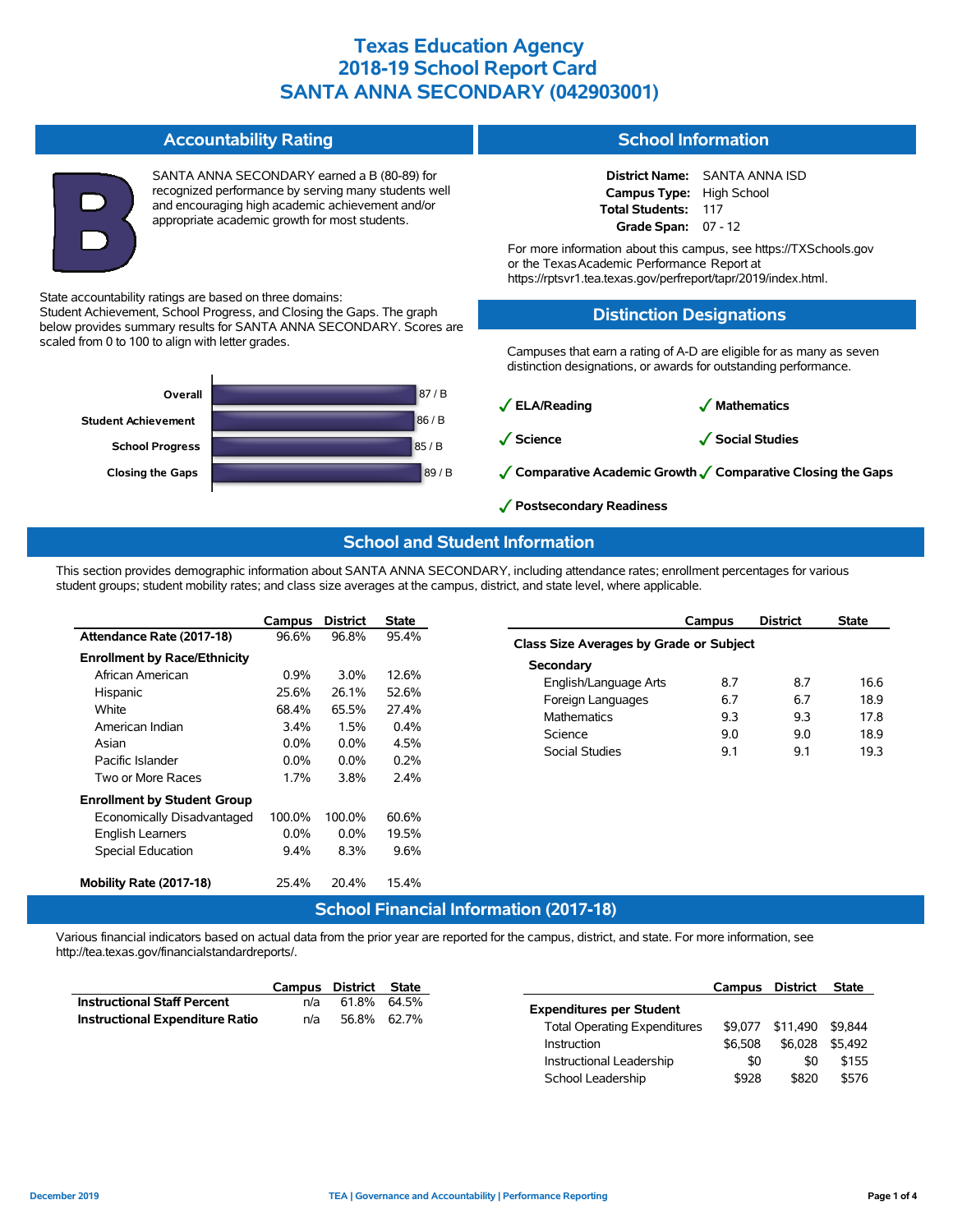### **STAAR Outcomes**

This section provides STAAR performance and Academic Growth outcomes. Academic Growth measures whether students are maintaining performance or improving from year to year.

|                                                                                |      |              |     |     |                                   |        |       |          |       | Two or                   |                          |        |
|--------------------------------------------------------------------------------|------|--------------|-----|-----|-----------------------------------|--------|-------|----------|-------|--------------------------|--------------------------|--------|
|                                                                                |      |              |     |     | African                           |        |       | American |       | Pacific                  | <b>More</b>              | Econ   |
|                                                                                |      | <b>State</b> |     |     | District Campus American Hispanic |        | White | Indian   | Asian | <b>Islander</b>          | Races                    | Disadv |
| STAAR Performance Rates at Approaches Grade Level or Above (All Grades Tested) |      |              |     |     |                                   |        |       |          |       |                          |                          |        |
| All Subjects                                                                   | 2019 | 78%          | 80% | 79% | ∗                                 | 78%    | 79%   | 75%      |       |                          | *                        | 79%    |
|                                                                                | 2018 | 77%          | 73% | 67% | $\overline{a}$                    | 63%    | 67%   | $\ast$   |       |                          | 100%                     | 64%    |
| ELA/Reading                                                                    | 2019 | 75%          | 76% | 76% | $\ast$                            | 68%    | 78%   | ∗        |       | $\overline{\phantom{a}}$ | ∗                        | 76%    |
|                                                                                | 2018 | 74%          | 74% | 68% | $\overline{\phantom{0}}$          | 64%    | 68%   |          |       |                          | $\ast$                   | 66%    |
| Mathematics                                                                    | 2019 | 82%          | 84% | 85% | *                                 | 80%    | 85%   | $\ast$   |       |                          | $\ast$                   | 85%    |
|                                                                                | 2018 | 81%          | 78% | 78% |                                   | 74%    | 79%   | $\ast$   |       |                          | $\ast$                   | 73%    |
| Writing                                                                        | 2019 | 68%          | 74% | 74% | $\ast$                            | $\ast$ | 64%   |          |       |                          | $\ast$                   | 74%    |
|                                                                                | 2018 | 66%          | 70% | 71% |                                   | 33%    | 81%   | $\ast$   |       |                          | $\ast$                   | 59%    |
| Science                                                                        | 2019 | 81%          | 90% | 89% | $\overline{\phantom{0}}$          | 92%    | 88%   | $\ast$   |       |                          | $\overline{\phantom{a}}$ | 89%    |
|                                                                                | 2018 | 80%          | 68% | 61% | $\overline{\phantom{a}}$          | 69%    | 54%   |          |       |                          | ∗                        | 64%    |
| Social Studies                                                                 | 2019 | 81%          | 67% | 67% | $\overline{\phantom{0}}$          | 70%    | 68%   | $\ast$   |       |                          | $\overline{\phantom{a}}$ | 67%    |
|                                                                                | 2018 | 78%          | 39% | 39% |                                   | 43%    | 38%   |          |       |                          |                          | 35%    |
| STAAR Performance Rates at Meets Grade Level or Above (All Grades Tested)      |      |              |     |     |                                   |        |       |          |       |                          |                          |        |
| All Subjects                                                                   | 2019 | 50%          | 47% | 52% | ∗                                 | 48%    | 54%   | 33%      |       |                          | ∗                        | 52%    |
|                                                                                | 2018 | 48%          | 36% | 37% | $\overline{a}$                    | 32%    | 40%   | $\ast$   |       | $\overline{\phantom{a}}$ | 50%                      | 32%    |
| ELA/Reading                                                                    | 2019 | 48%          | 43% | 49% | $\ast$                            | 40%    | 51%   | $\ast$   |       | $\overline{\phantom{a}}$ | $\ast$                   | 49%    |
|                                                                                | 2018 | 46%          | 39% | 44% |                                   | 46%    | 43%   | $\ast$   |       |                          | $\ast$                   | 40%    |
| Mathematics                                                                    | 2019 | 52%          | 53% | 61% | $\ast$                            | 53%    | 65%   | $\ast$   |       |                          | $\ast$                   | 61%    |
|                                                                                | 2018 | 50%          | 36% | 37% | $\overline{\phantom{a}}$          | 26%    | 42%   | $\ast$   |       |                          | $\ast$                   | 29%    |
| Writing                                                                        | 2019 | 38%          | 29% | 32% | *                                 | $\ast$ | 45%   | $\ast$   |       |                          | $\ast$                   | 32%    |
|                                                                                | 2018 | 41%          | 49% | 58% |                                   | 33%    | 69%   |          |       |                          | $\ast$                   | 47%    |
|                                                                                |      |              |     |     |                                   |        |       | $\ast$   |       |                          |                          |        |
| Science                                                                        | 2019 | 54%          | 56% | 57% | $\overline{\phantom{0}}$          | 69%    | 55%   |          |       |                          | $\ast$                   | 57%    |
|                                                                                | 2018 | 51%          | 27% | 21% |                                   | 23%    | 21%   | $\ast$   |       |                          |                          | 21%    |
| Social Studies                                                                 | 2019 | 55%          | 42% | 42% |                                   | 40%    | 44%   |          |       |                          |                          | 42%    |
|                                                                                | 2018 | 53%          | 13% | 13% | $\overline{a}$                    | 0%     | 19%   |          |       |                          |                          | 6%     |
| STAAR Performance Rates at Masters Grade Level (All Grades Tested)             |      |              |     |     |                                   |        |       |          |       |                          |                          |        |
| All Subjects                                                                   | 2019 | 24%          | 15% | 19% | ∗                                 | 10%    | 22%   | 8%       |       |                          | ∗                        | 19%    |
|                                                                                | 2018 | 22%          | 10% | 12% | $\overline{a}$                    | 7%     | 14%   | $\ast$   |       | $\overline{\phantom{a}}$ | 17%                      | 8%     |
| ELA/Reading                                                                    | 2019 | 21%          | 14% | 18% | *                                 | 4%     | 24%   | $\ast$   |       |                          | $\ast$                   | 18%    |
|                                                                                | 2018 | 19%          | 14% | 18% | $\overline{\phantom{a}}$          | 14%    | 18%   | $\ast$   |       |                          | $\ast$                   | 11%    |
| Mathematics                                                                    | 2019 | 26%          | 18% | 24% | $\ast$                            | 20%    | 26%   | $\ast$   |       | $\overline{\phantom{a}}$ | $\ast$                   | 24%    |
|                                                                                | 2018 | 24%          | 9%  | 12% |                                   | 0%     | 19%   |          |       |                          | $\ast$                   | 10%    |
| Writing                                                                        | 2019 | 14%          | 0%  | 0%  | $\ast$                            | $\ast$ | 0%    | $\ast$   |       |                          | $\ast$                   | 0%     |
|                                                                                | 2018 | 13%          | 7%  | 13% | $\overline{\phantom{a}}$          | 17%    | 13%   |          |       |                          | $\ast$                   | 6%     |
| Science                                                                        | 2019 | 25%          | 16% | 15% | $\overline{\phantom{a}}$          | 0%     | 21%   |          |       |                          |                          | 15%    |
|                                                                                | 2018 | 23%          | 6%  | 5%  |                                   | 0%     | 8%    |          |       |                          | $\ast$                   | 4%     |
| Social Studies                                                                 | 2019 | 33%          | 25% | 25% |                                   | 30%    | 24%   |          |       |                          |                          | 25%    |
|                                                                                | 2018 | 31%          | 0%  | 0%  |                                   | $0\%$  | 0%    |          |       |                          |                          | $0\%$  |
| Academic Growth Score (All Grades Tested)                                      |      |              |     |     |                                   |        |       |          |       |                          |                          |        |
| <b>Both Subjects</b>                                                           | 2019 | 69           | 69  | 75  | ∗                                 | 64     | 78    | 71       |       |                          |                          | 75     |
|                                                                                | 2018 | 69           | 66  | 70  |                                   | 74     | 69    |          |       |                          |                          | 64     |
| ELA/Reading                                                                    | 2019 | 68           | 62  | 77  | $\ast$                            | 54     | 85    |          |       |                          |                          | 77     |
|                                                                                | 2018 | 69           | 63  | 73  |                                   | 74     | 74    |          |       |                          |                          | 66     |
| <b>Mathematics</b>                                                             | 2019 | 70           | 75  | 73  | ∗                                 | 73     | 73    |          |       |                          |                          | 73     |
|                                                                                | 2018 | 70           | 68  | 67  |                                   | 74     | 65    |          |       |                          |                          | 63     |
|                                                                                |      |              |     |     |                                   |        |       |          |       |                          |                          |        |

? Indicates that the data for this item were statistically improbable or were reported outside a reasonable range.<br>- Indicates zero observations reported for this group.<br>\* Indicates results are masked due to small numbers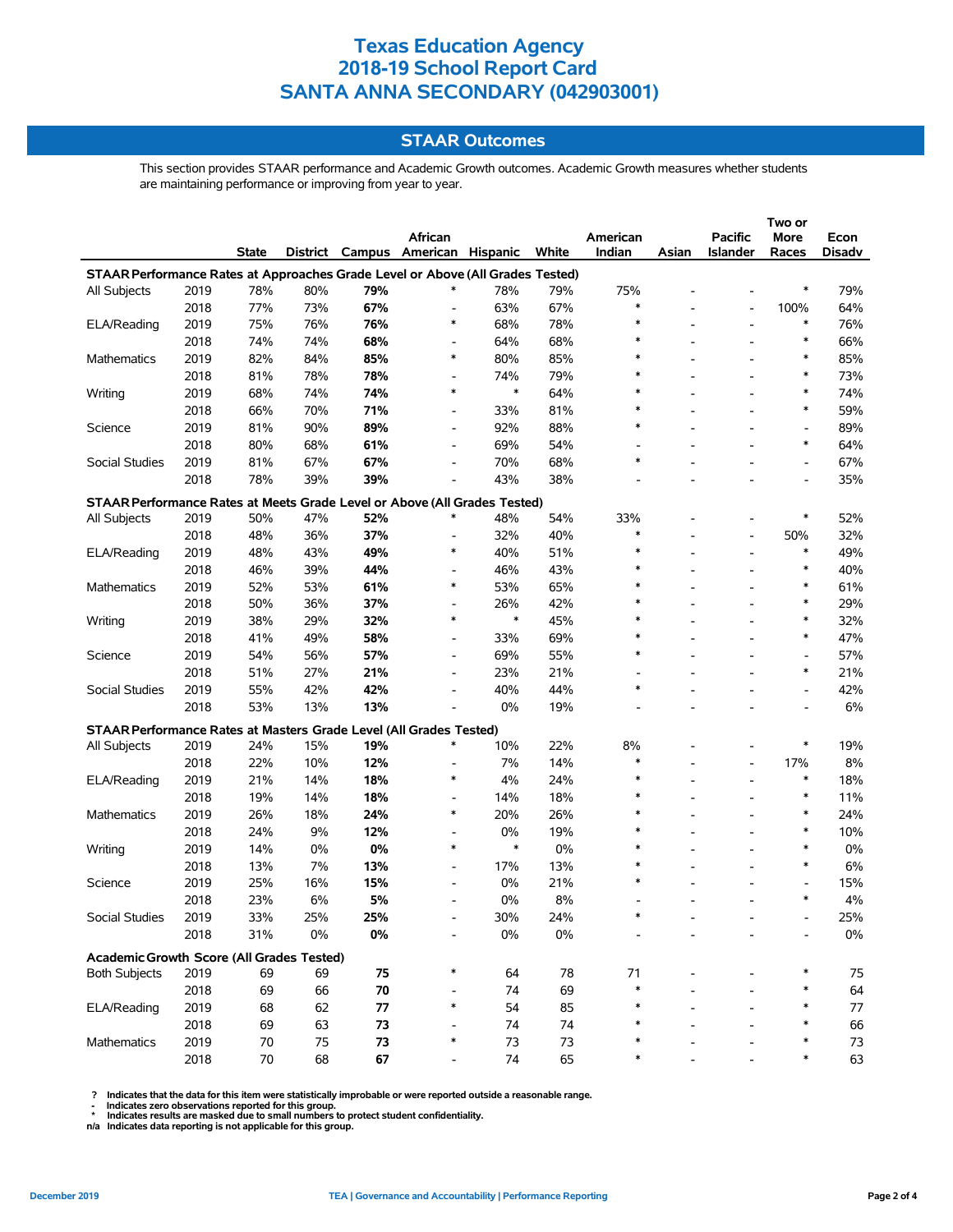### **Prior-Year Non-Proficient and Student Success Initiative STAAR Outcomes**

Progress of Prior-Year Non-Proficient Students shows STAAR performance rates for students who did not perform satisfactorily in 2017-18 but did in 2018-19. Student Success Initiative shows rates related to the requirement for students to demonstrate proficiency on the reading and mathematics STAAR in grades 5 and 8.

|                                                |              |          |                                                   |                                                                       |                 |        |          |       |                 | Two or      |               |  |
|------------------------------------------------|--------------|----------|---------------------------------------------------|-----------------------------------------------------------------------|-----------------|--------|----------|-------|-----------------|-------------|---------------|--|
|                                                |              |          |                                                   | <b>African</b>                                                        |                 |        | American |       | <b>Pacific</b>  | <b>More</b> | Econ          |  |
|                                                | <b>State</b> | District | Campus                                            | American                                                              | <b>Hispanic</b> | White  | Indian   | Asian | <b>Islander</b> | Races       | <b>Disady</b> |  |
| Progress of Prior-Year Non-Proficient Students |              |          |                                                   |                                                                       |                 |        |          |       |                 |             |               |  |
| Sum of Grades 4-8                              |              |          |                                                   |                                                                       |                 |        |          |       |                 |             |               |  |
| Reading                                        |              |          |                                                   |                                                                       |                 |        |          |       |                 |             |               |  |
| 2019                                           | 41%          | 24%      | 18%                                               |                                                                       |                 | 0%     | *        |       |                 |             |               |  |
| 2018                                           | 38%          | 42%      | $\star$                                           |                                                                       | *               | $\ast$ |          |       |                 |             |               |  |
| <b>Mathematics</b>                             |              |          |                                                   |                                                                       |                 |        |          |       |                 |             |               |  |
| 2019                                           | 45%          | 36%      | 33%                                               |                                                                       | $\ast$          | $\ast$ |          |       |                 |             | $\ast$        |  |
| 2018                                           | 47%          | 44%      | $\star$                                           |                                                                       | $\ast$          | $\ast$ |          |       |                 |             |               |  |
| <b>Students Success Initiative</b>             |              |          |                                                   |                                                                       |                 |        |          |       |                 |             |               |  |
| <b>Grade 8 Reading</b>                         |              |          |                                                   |                                                                       |                 |        |          |       |                 |             |               |  |
|                                                |              |          |                                                   | Students Meeting Approaches Grade Level on First STAAR Administration |                 |        |          |       |                 |             |               |  |
| 2019                                           | 78%          | 77%      | 77%                                               |                                                                       | $\ast$          | 82%    | $\ast$   |       |                 |             |               |  |
|                                                |              |          | Students Requiring Accelerated Instruction        |                                                                       |                 |        |          |       |                 |             |               |  |
| 2019                                           | 22%          | 23%      | 23%                                               |                                                                       | *               | 18%    | *        |       |                 |             |               |  |
| <b>STAAR Cumulative Met Standard</b>           |              |          |                                                   |                                                                       |                 |        |          |       |                 |             |               |  |
| 2019                                           | 85%          | 86%      | 86%                                               |                                                                       | *               | 88%    | $\ast$   |       |                 |             |               |  |
| <b>Grade 8 Mathematics</b>                     |              |          |                                                   |                                                                       |                 |        |          |       |                 |             |               |  |
|                                                |              |          |                                                   | Students Meeting Approaches Grade Level on First STAAR Administration |                 |        |          |       |                 |             |               |  |
| 2019                                           | 82%          | 91%      | 91%                                               |                                                                       |                 | 94%    | *        |       |                 |             |               |  |
|                                                |              |          | <b>Students Requiring Accelerated Instruction</b> |                                                                       |                 |        |          |       |                 |             |               |  |
| 2019                                           | 18%          | 9%       | 9%                                                |                                                                       | $\ast$          | 6%     | $\ast$   |       |                 |             |               |  |
| <b>STAAR Cumulative Met Standard</b>           |              |          |                                                   |                                                                       |                 |        |          |       |                 |             |               |  |
| 2019                                           | 88%          | 95%      | 95%                                               |                                                                       | ∗               | 100%   | $\ast$   |       |                 |             |               |  |

 **? Indicates that the data for this item were statistically improbable or were reported outside a reasonable range.**

- Indicates zero observations reported for this group.<br>\* Indicates results are masked due to small numbers to protect student confidentiality.<br>n/a Indicates data reporting is not applicable for this group.

j,